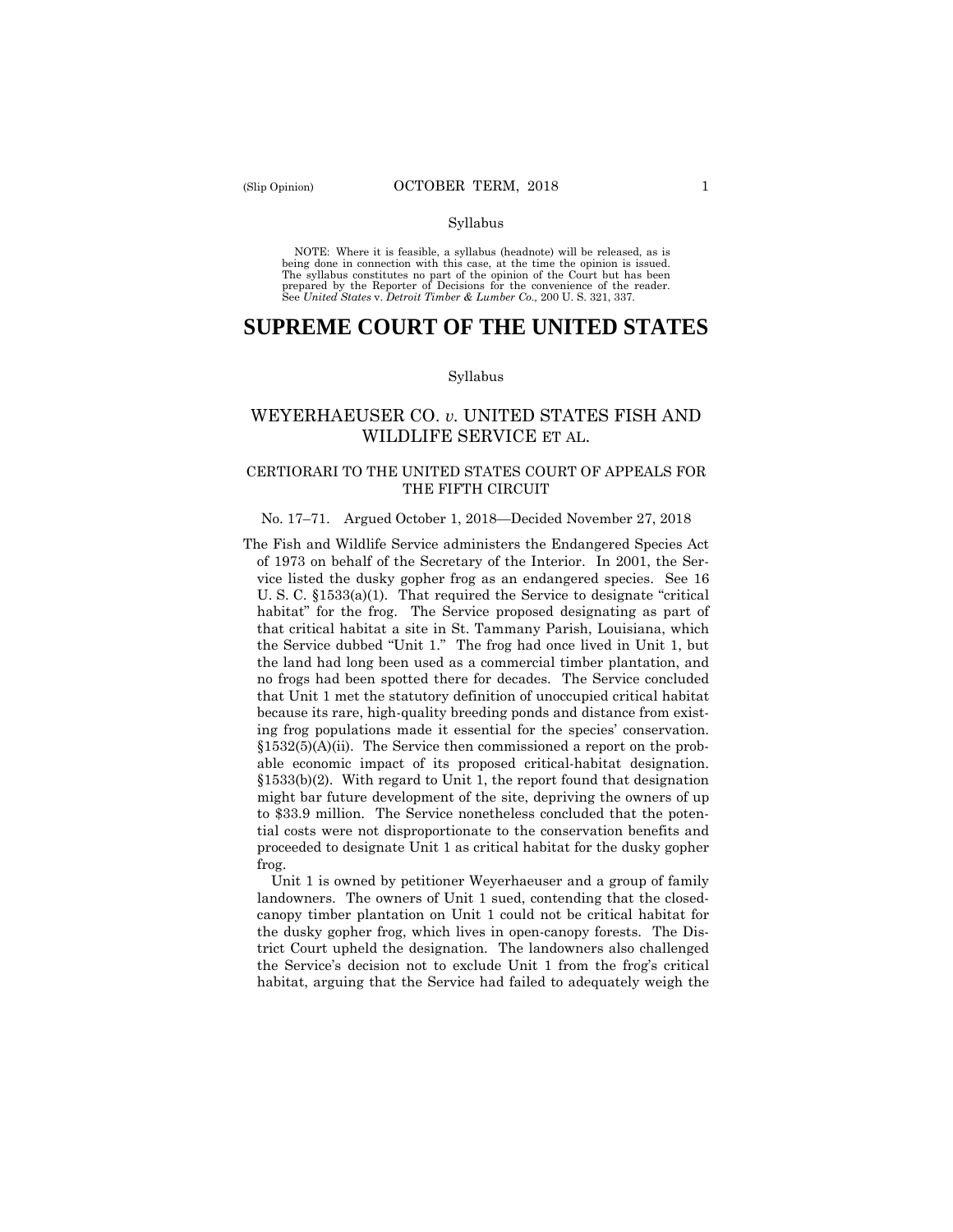# 2 WEYERHAEUSER CO. *v.* UNITED STATES FISH AND WILDLIFE SERV. Syllabus

benefits of designating Unit 1 against the economic impact, had used an unreasonable methodology for estimating economic impact, and had failed to consider several categories of costs. The District Court approved the Service's methodology and declined to consider the challenge to the Service's decision not to exclude Unit 1. The Fifth Circuit affirmed, rejecting the suggestion that the "critical habitat" definition contains any habitability requirement and concluding that the Service's decision not to exclude Unit 1 was committed to agency discretion by law and was therefore unreviewable.

#### *Held*:

 some degree of modification to support a sustainable population of a 1. An area is eligible for designation as critical habitat under  $§1533(a)(3)(A)(i)$  only if it is habitat for the species. That provision, the sole source of authority for critical-habit designations, states that when the Secretary lists a species as endangered he must also "designate any habitat of such species which is then considered to be critical habitat." It does not authorize the Secretary to designate the area as critical habitat unless it is also habitat for the species. The definition allows the Secretary to identify a subset of habitat that is critical, but leaves the larger category of habitat undefined. The Service does not now dispute that critical habitat must be habitat, but argues that habitat can include areas that, like Unit 1, would require given species. Weyerhaeuser urges that habitat cannot include areas where the species could not currently survive. The Service, in turn, disputes the premise that the administrative record shows that the frog could not survive in Unit 1. The Court of Appeals, which had no occasion to interpret the term "habitat" in  $\S 1533(a)(3)(A)(i)$  or to assess the Service's administrative findings regarding Unit 1, should address these questions in the first instance. Pp. 8–10.

 tive Procedure Act creates a "basic presumption of judicial review" of the action is "committed to agency discretion by law," 5 U. S. C. 2. The Secretary's decision not to exclude an area from critical habitat under §1533(b)(2) is subject to judicial review. The Administraagency action. *Abbott Laboratories* v. *Gardner*, 387 U. S. 136, 140. The Service contends that the presumption is rebutted here because  $\S 701(a)(2)$ , because  $\S 1533(b)(2)$  is one of those rare provisions "drawn" so that a court would have no meaningful standard against which to judge the agency's exercise of discretion," *Lincoln* v. *Vigil*, 508 U. S. 182, 191.

Section 1533(b)(2) describes a unified process for weighing the impact of designating an area as critical habitat. The provision's first sentence requires the Secretary to "tak[e] into consideration" economic and other impacts before designation, and the second sentence authorizes the Secretary to act on his consideration by providing that he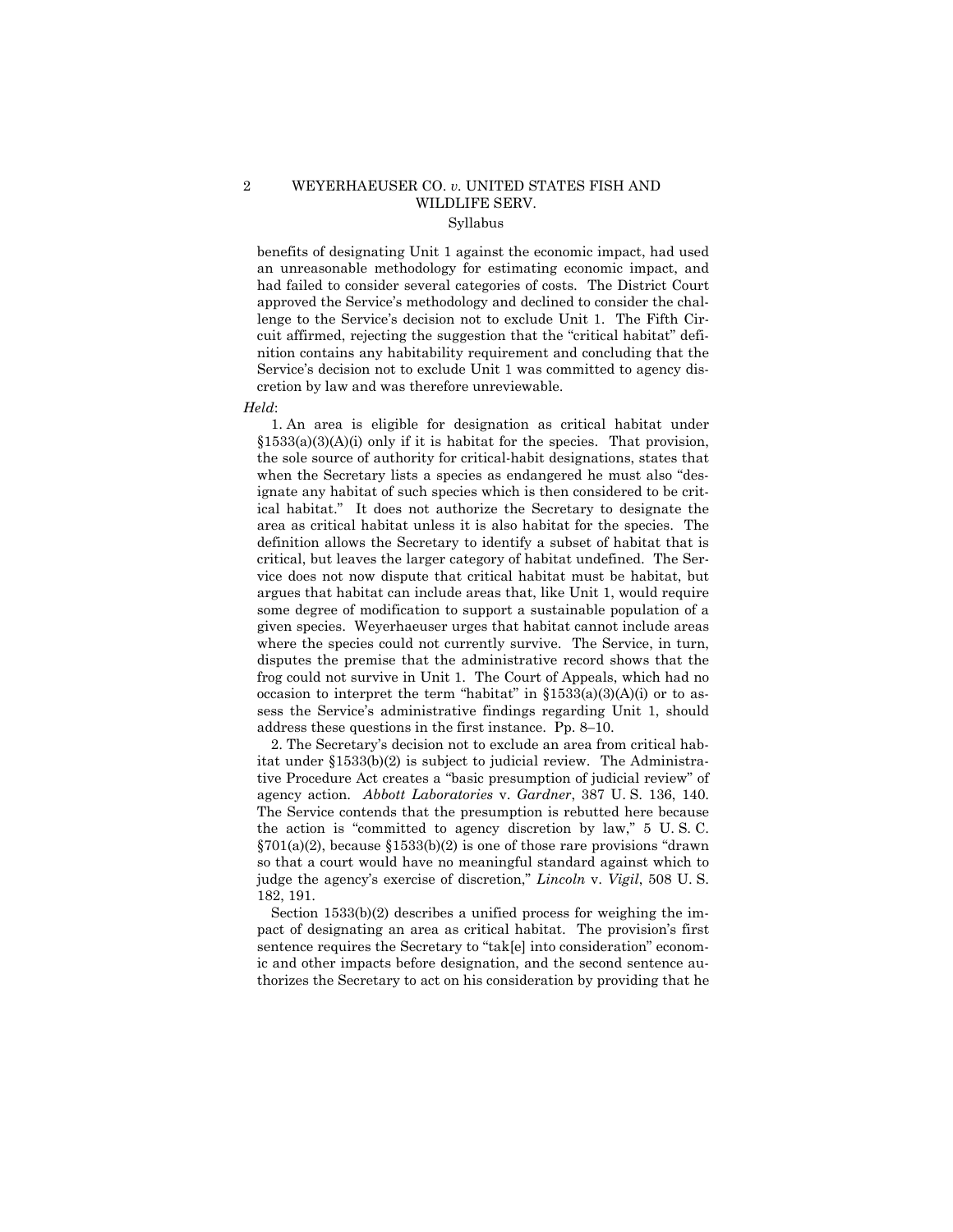# Syllabus

"may exclude any area from critical habitat if he determines that the benefits of such exclusion outweigh the benefits of " designation. The word "may" certainly confers discretion on the Secretary, but it does not segregate his discretionary decision not to exclude from the mandated procedure to consider the economic and other impacts of designation when making his exclusion decisions. The statute is, therefore, not "drawn so that a court would have no meaningful standard against which to judge the [Secretary's] exercise of [his] discretion" not to exclude. *Lincoln*, 508 U. S., at 191. Weyerhaeuser's claim that the agency did not appropriately consider all the relevant statutory factors meant to guide the agency in the exercise of its discretion—is the sort of claim that federal courts routinely assess when determining whether to set aside an agency decision as an abuse of discretion. The Court of Appeals should consider in the first instance the question whether the Service's assessment of the costs and benefits of designation and resulting decision not to exclude Unit 1 was arbitrary, capricious, or an abuse of discretion. Pp. 10–15.

827 F. 3d 452, vacated and remanded.

ROBERTS, C. J., delivered the opinion of the Court, in which all other Members joined, except KAVANAUGH, J., who took no part in the consideration or decision of the case.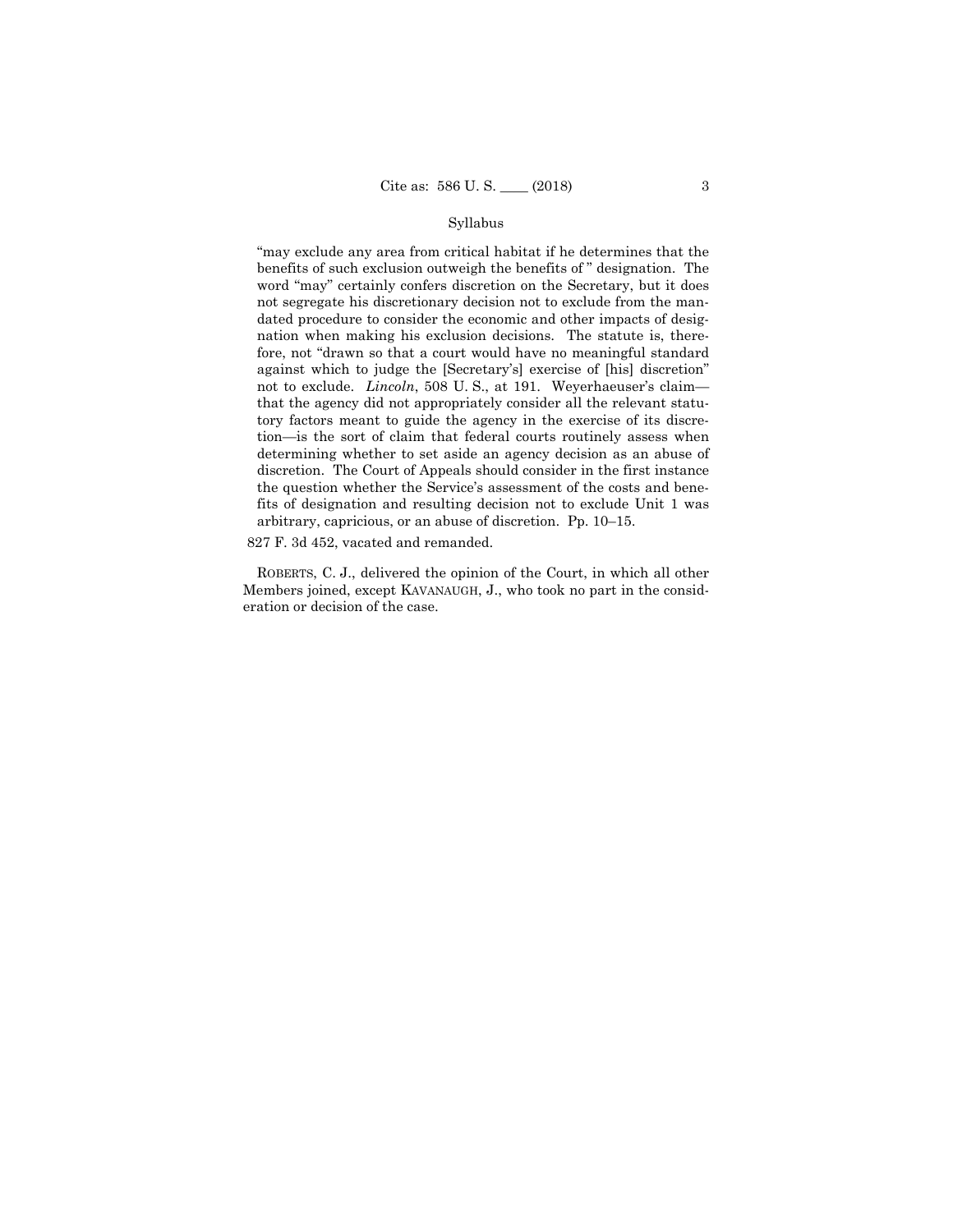preliminary print of the United States Reports. Readers are requested to notify the Reporter of Decisions, Supreme Court of the United States, Wash- ington, D. C. 20543, of any typographical or other formal errors, in order that corrections may be made before the preliminary print goes to press. NOTICE: This opinion is subject to formal revision before publication in the

# $\frac{1}{2}$  ,  $\frac{1}{2}$  ,  $\frac{1}{2}$  ,  $\frac{1}{2}$  ,  $\frac{1}{2}$  ,  $\frac{1}{2}$  ,  $\frac{1}{2}$ **SUPREME COURT OF THE UNITED STATES**

### $\frac{1}{2}$  ,  $\frac{1}{2}$  ,  $\frac{1}{2}$  ,  $\frac{1}{2}$  ,  $\frac{1}{2}$  ,  $\frac{1}{2}$ No. 17–71

# WEYERHAEUSER COMPANY, PETITIONER *v.* UNITED STATES FISH AND WILDLIFE SERVICE, ET AL.

# ON WRIT OF CERTIORARI TO THE UNITED STATES COURT OF APPEALS FOR THE FIFTH CIRCUIT

## [November 27, 2018]

 CHIEF JUSTICE ROBERTS delivered the opinion of the Court.

 habitat for an endangered frog challenged the designation. The Endangered Species Act directs the Secretary of the Interior, upon listing a species as endangered, to also designate the "critical habitat" of the species. A group of landowners whose property was designated as critical The landowners urge that their land cannot be *critical*  habitat because it is not *habitat*, which they contend refers only to areas where the frog could currently survive. The court below ruled that the Act imposed no such limitation on the scope of critical habitat.

The Act also authorizes the Secretary to exclude an area that would otherwise be included as critical habitat, if the benefits of exclusion outweigh the benefits of designation. The landowners challenged the decision of the Secretary not to exclude their property, but the court below held that the Secretary's action was not subject to judicial review.

We granted certiorari to review both rulings.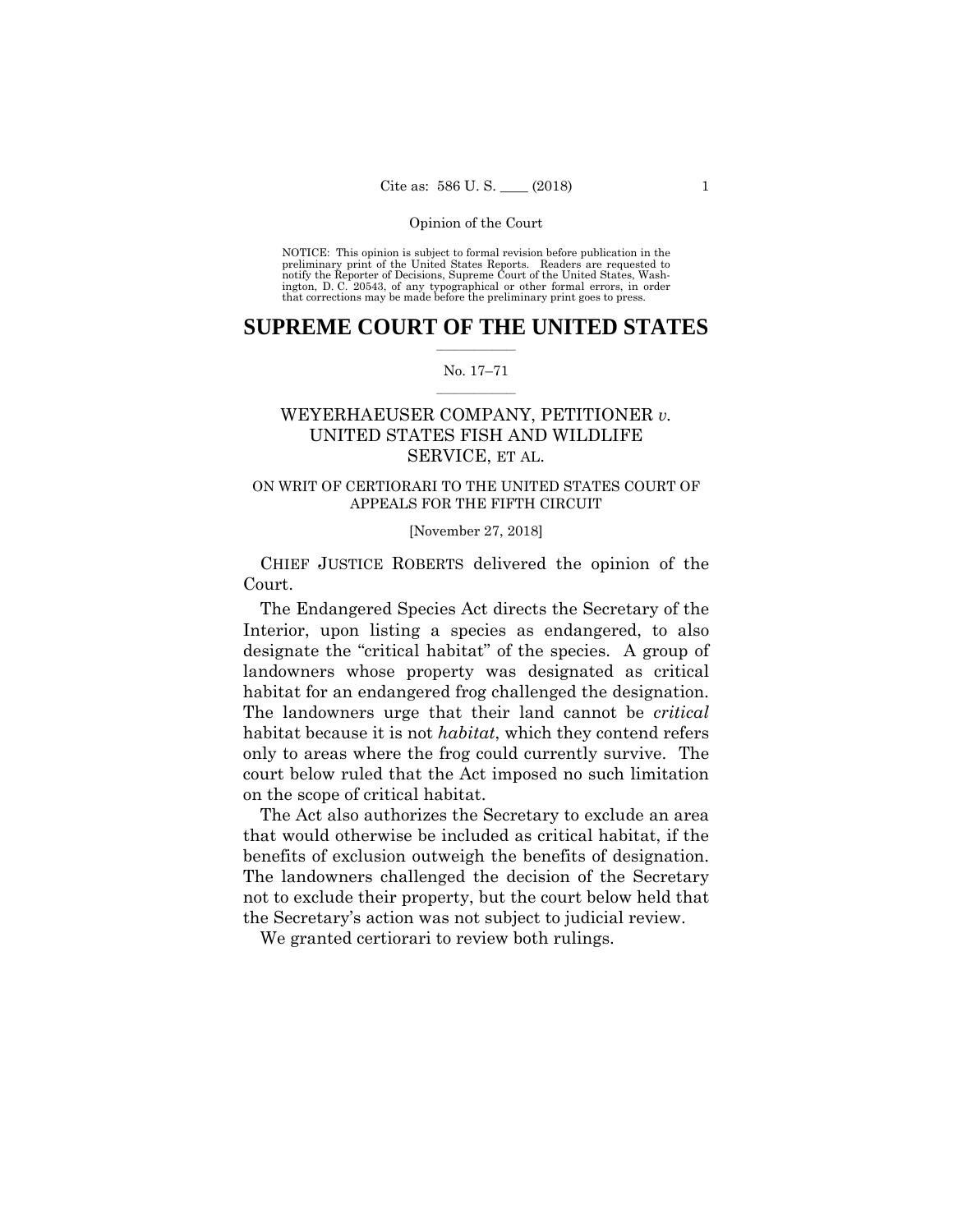# I A

 cally until danger passes. *Markle Interests, LLC* v. *United*  milky substance to deter would-be diners. Brief for The amphibian *Rana sevosa* is popularly known as the "dusky gopher frog"—"dusky" because of its dark coloring and "gopher" because it lives underground. The dusky gopher frog is about three inches long, with a large head, plump body, and short legs. Warts dot its back, and dark spots cover its entire body. Final Rule To List the Missisippi Gopher Frog Distinct Population Segment of Dusky Gopher Frog as Endangered, 66 Fed. Reg. 62993 (2001) (Final Listing). It is noted for covering its eyes with its front legs when it feels threatened, peeking out periodi-*States Fish and Wildlife Serv.*, 827 F. 3d 452, 458, n. 2 (CA5 2016). Less endearingly, it also secretes a bitter, Intervenor-Respondents 6, n. 1.

The frog spends most of its time in burrows and stump holes located in upland longleaf pine forests. In such forests, frequent fires help maintain an open canopy, which in turn allows vegetation to grow on the forest floor. The vegetation supports the small insects that the frog eats and provides a place for the frog's eggs to attach when it breeds. The frog breeds in "ephemeral" ponds that are dry for part of the year. Such ponds are safe for tadpoles because predatory fish cannot live in them. Designation of Critical Habitat for Dusky Gopher Frog, 77 Fed. Reg. 35129–35131 (2012) (Designation).

The dusky gopher frog once lived throughout coastal Alabama, Louisiana, and Mississippi, in the longleaf pine forests that used to cover the southeast. But more than 98% of those forests have been removed to make way for urban development, agriculture, and timber plantations. The timber plantations consist of fast-growing loblolly pines planted as close together as possible, resulting in a closed-canopy forest inhospitable to the frog. The near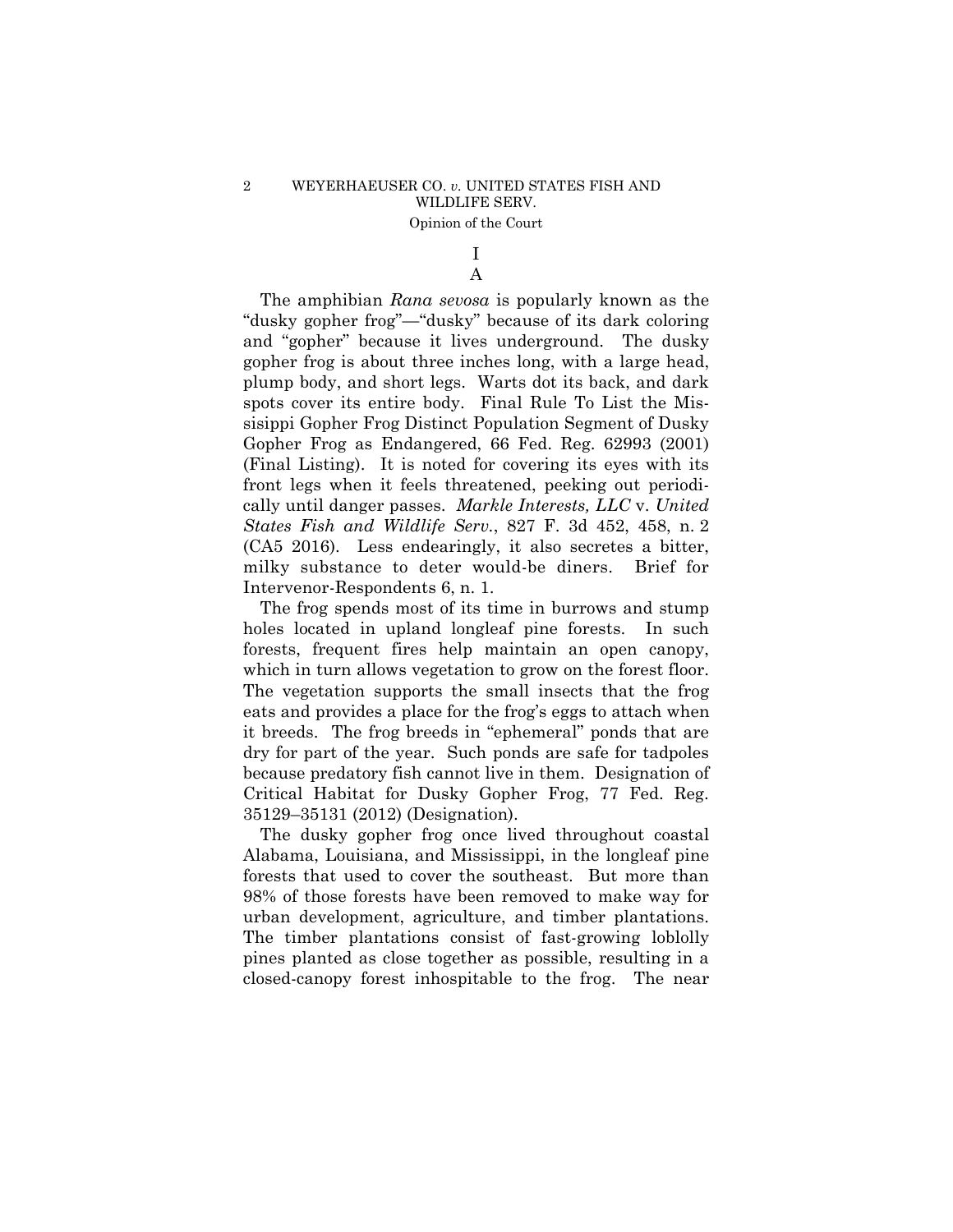eradication of the frog's habitat sent the species into severe decline. By 2001, the known wild population of the dusky gopher frog had dwindled to a group of 100 at a single pond in southern Mississippi. That year, the Fish and Wildlife Service, which administers the Endangered Species Act of 1973 on behalf of the Secretary of the Interior, listed the dusky gopher frog as an endangered species. Final Listing 62993–62995; see 87 Stat. 886, 16 U. S. C. §1533(a)(1).

When the Secretary lists a species as endangered, he must also designate the critical habitat of that species.  $§1533(a)(3)(A)(i)$ . The ESA defines "critical habitat" as:

"(i) the specific areas within the geographical area occupied by the species . . . on which are found those physical or biological features (I) essential to the conservation of the species and (II) which may require special management considerations or protection; and

"(ii) specific areas outside the geographical area occupied by the species . . . upon a determination by the Secretary that such areas are essential for the conservation of the species."  $$1532(5)(A)$ .

Before the Secretary may designate an area as critical habitat, the ESA requires him to "tak[e] into consideration the economic impact" and other relevant impacts of the designation. §1533(b)(2). The statute goes on to authorize him to "exclude any area from critical habitat if he determines that the benefits of such exclusion outweigh the benefits of [designation]," unless exclusion would result in extinction of the species. *Ibid.* 

A critical-habitat designation does not directly limit the rights of private landowners. It instead places conditions on the Federal Government's authority to effect any physical changes to the designated area, whether through

B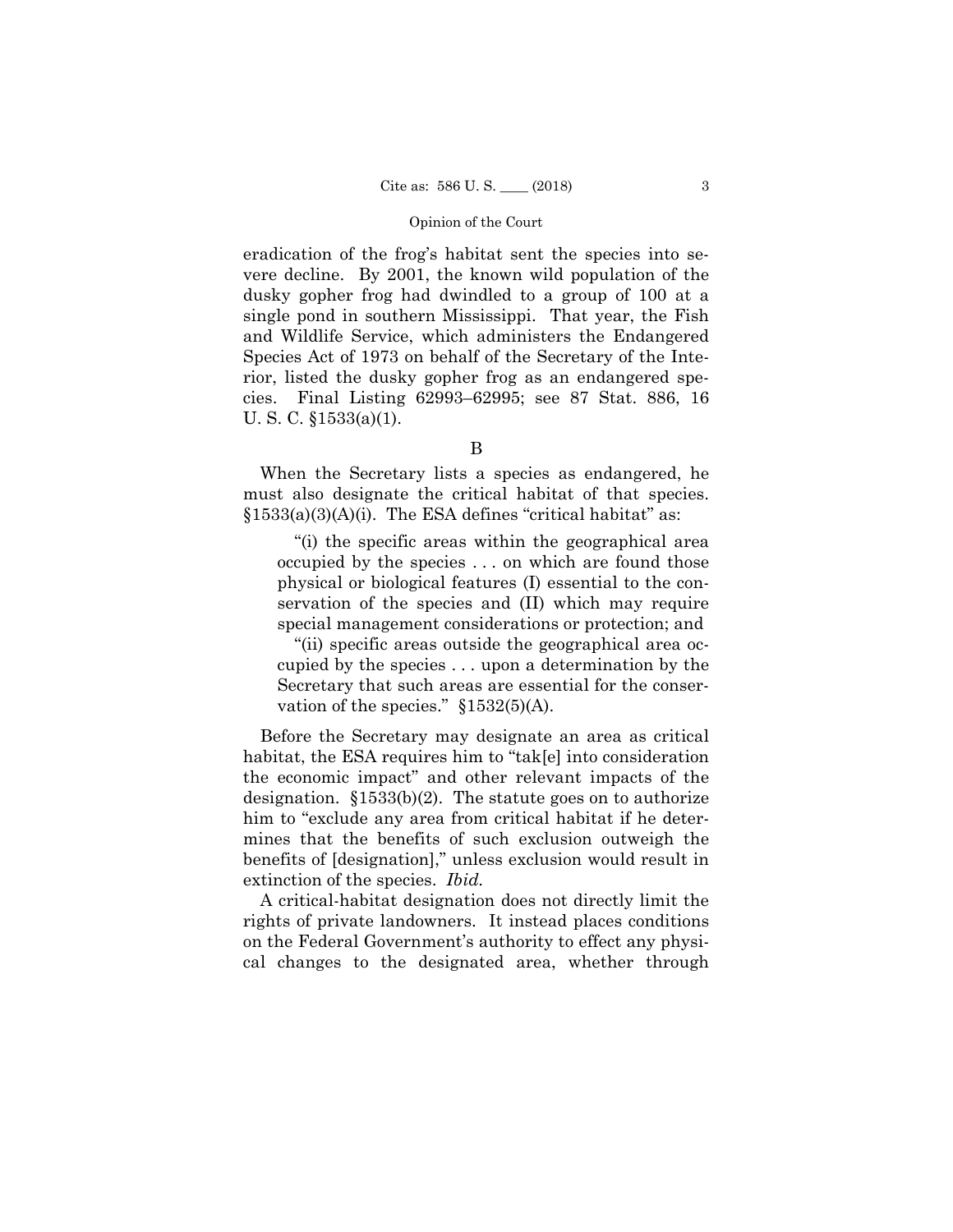activities of its own or by facilitating private development. Section 7 of the ESA requires all federal agencies to consult with the Secretary to "[e]nsure that any action authorized, funded, or carried out by such agency" is not likely to adversely affect a listed species' critical habitat. 16 U. S. C. §1536(a)(2). If the Secretary determines that an agency action, such as issuing a permit, would harm critical habitat, then the agency must terminate the action, implement an alternative proposed by the Secretary, or seek an exemption from the Cabinet-level Endangered Species Committee. See *National Assn. of Home Builders*  v. *Defenders of Wildlife*, 551 U. S. 644, 652 (2007); 50 CFR 402.15 (2017).

Due to resource constraints, the Service did not designate the frog's critical habitat in 2001, when it listed the frog as endangered. Designation, at 35118–35119. In the following years, the Service discovered two additional naturally occurring populations and established another population through translocation. The first population nonetheless remains the only stable one and by far the largest. Dept. of Interior, U. S. Fish and Wildlife Serv., Dusky Gopher Frog (*Rana sevosa*) Recovery Plan iv, 6–7 (2015).

In 2010, in response to litigation by the Center for Biological Diversity, the Service published a proposed criticalhabitat designation. Designation*,* at 35119. The Service proposed to designate as occupied critical habitat all four areas with existing dusky gopher frog populations. The Service found that each of those areas possessed the three features that the Service considered "essential to the conservation" of the frog and that required special protection: ephemeral ponds; upland open-canopy forest containing the holes and burrows in which the frog could live; and open-canopy forest connecting the two. But the Service also determined that designating only those four sites would not adequately ensure the frog's conservation.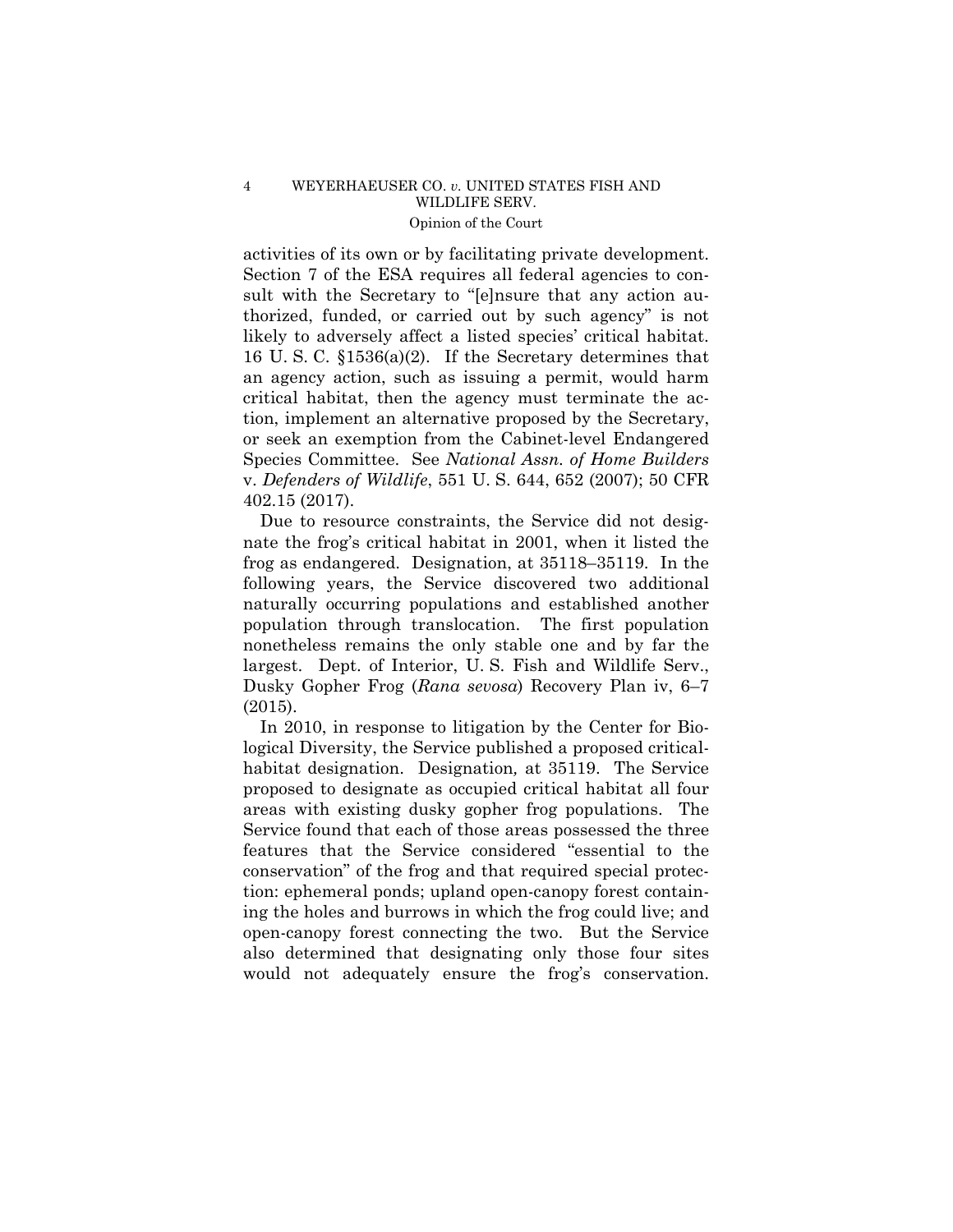Because the existing dusky gopher frog populations were all located in two adjacent counties on the Gulf Coast of Mississippi, local events such as extreme weather or an outbreak of an infectious disease could jeopardize the entire species. Designation of Critical Habitat for Mississippi Gopher Frog, 75 Fed. Reg. 31394 (2010) (proposed 50 CFR Part 17).

To protect against that risk, the Service proposed to designate as *unoccupied* critical habitat a 1,544-acre site in St. Tammany Parish, Louisiana. The site, dubbed "Unit 1" by the Service, had been home to the last known population of dusky gopher frogs outside of Mississippi. The frog had not been seen in Unit 1 since 1965, and a closed-canopy timber plantation occupied much of the site. But the Service found that the site retained five ephemeral ponds "of remarkable quality," and determined that an open-canopy forest could be restored on the surrounding uplands "with reasonable effort." Although the uplands in Unit 1 lacked the open-canopy forests (and, of course, the frogs) necessary for designation as occupied critical habitat, the Service concluded that the site met the statutory definition of unoccupied critical habitat because its rare, high-quality breeding ponds and its distance from existing frog populations made it essential for the conservation of the species. Designation*,* at 35118, 35124, 35133, 35135.

After issuing its proposal, the Service commissioned a report on the probable economic impact of designating each area, including Unit 1, as critical habitat for the dusky gopher frog. See 16 U. S. C. §1533(b)(2); App. 63. Petitioner Weyerhaeuser Company, a timber company, owns part of Unit 1 and leases the remainder from a group of family landowners. Brief for Petitioner 16. While the critical-habitat designation has no direct effect on the timber operations, St. Tammany Parish is a fast-growing part of the New Orleans metropolitan area, and the land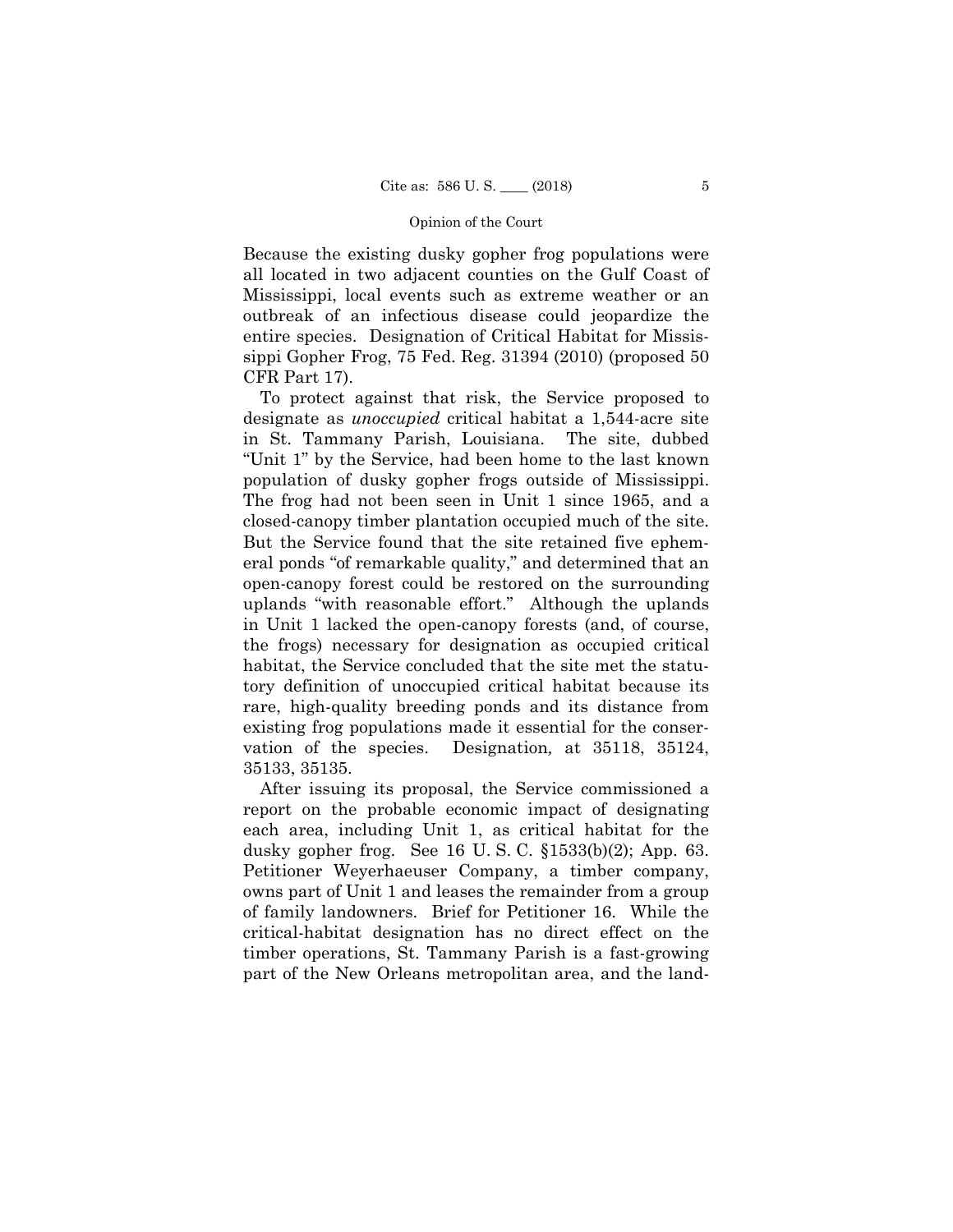owners have already invested in plans to more profitably develop the site. App. 80–83. The report recognized that anyone developing the area may need to obtain Clean Water Act permits from the Army Corps of Engineers before filling any wetlands on Unit 1. 33 U. S. C. §1344(a). Because Unit 1 is designated as critical habitat, Section 7 of the ESA would require the Corps to consult with the Service before issuing any permits.

According to the report, that consultation process could result in one of three outcomes. First, it could turn out that the wetlands in Unit 1 are not subject to the Clean Water Act permitting requirements, in which case the landowners could proceed with their plans unimpeded. Second, the Service could ask the Corps not to issue permits to the landowners to fill some of the wetlands on the site, in effect prohibiting development on 60% of Unit 1. The report estimated that this would deprive the owners of \$20.4 million in development value. Third, by asking the Corps to deny even more of the permit requests, the Service could bar all development of Unit 1, costing the owners \$33.9 million. The Service concluded that those potential costs were not "disproportionate" to the conservation benefits of designation. "Consequently," the Service announced, it would not "exercis[e] [its] discretion to exclude" Unit 1 from the dusky gopher frog's critical habitat. App. 188–190.

 $\mathcal{C}$ 

Weyerhaeuser and the family landowners sought to vacate the designation in Federal District Court. They contended that Unit 1 could not be critical habitat for the dusky gopher frog because the frog could not survive there: Survival would require replacing the closed-canopy timber plantation encircling the ponds with an opencanopy longleaf pine forest. The District Court nonetheless upheld the designation. *Markle Interests*, *LLC* v.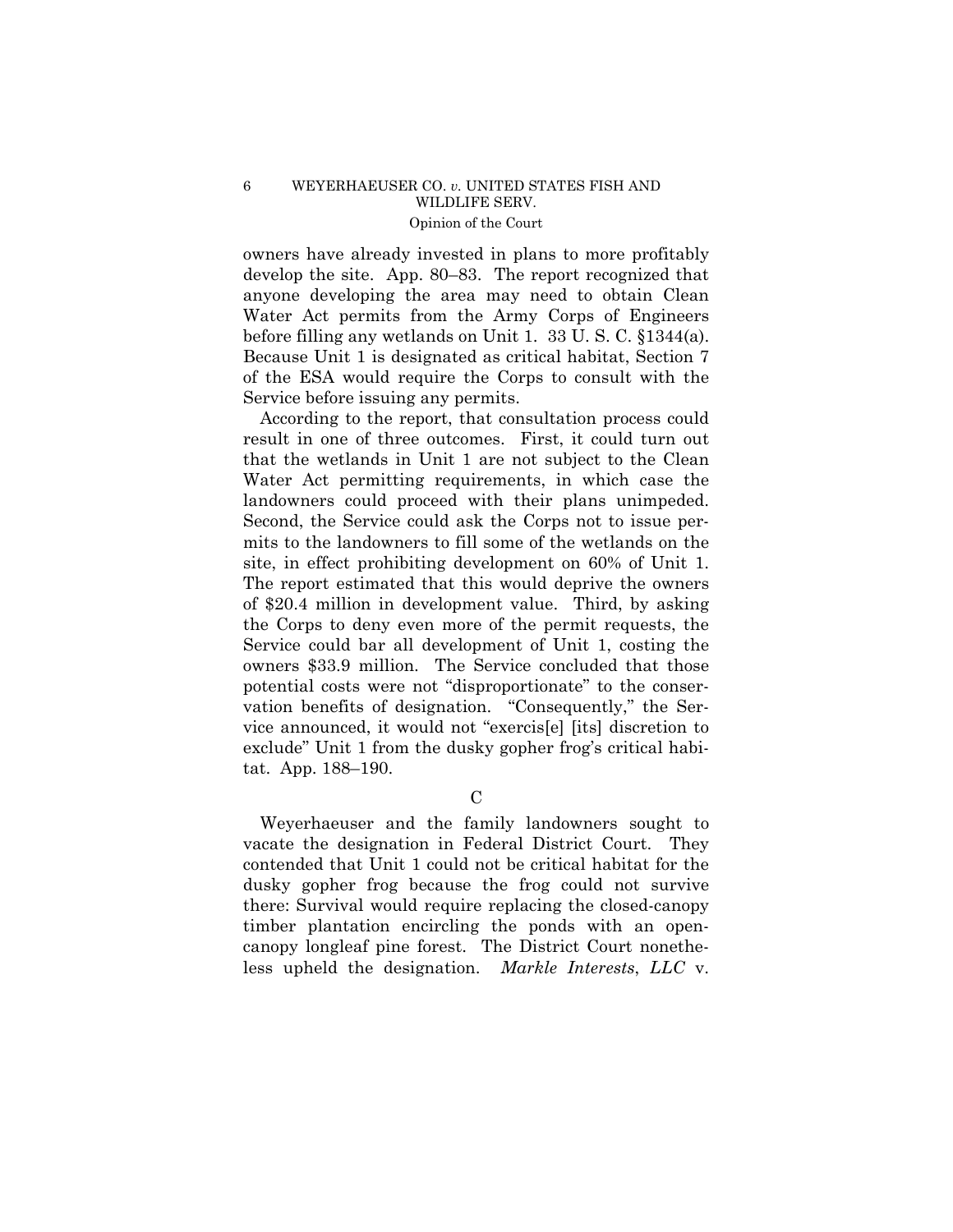*United States Fish and Wildlife Serv*., 40 F. Supp. 3d 744 (ED La. 2014). The court determined that Unit 1 satisfied the statutory definition of unoccupied critical habitat, which requires only that the Service deem the land "essential for the conservation [of] the species." *Id.,* at 760.

Weyerhaeuser also challenged the Service's decision not to exclude Unit 1 from the dusky gopher frog's critical habitat, arguing that the Service had failed to adequately weigh the benefits of designating Unit 1 against the economic impact. In addition, Weyerhaeuser argued that the Service had used an unreasonable methodology for estimating economic impact and, regardless of methodology, had failed to consider several categories of costs. *Id.,* at 759. The court approved the Service's methodology and declined to consider Weyerhaeuser's challenge to the decision not to exclude. See *id*., at 763–767, and n. 29.

The Fifth Circuit affirmed. 827 F. 3d 452. The Court of Appeals rejected the suggestion that the definition of critical habitat contains any "habitability requirement." *Id.,* at 468. The court also concluded that the Service's decision not to exclude Unit 1 was committed to agency discretion by law and was therefore unreviewable. *Id.,* at 473–475. Judge Owen dissented. She wrote that Unit 1 could not be "essential for the conservation of the species" because it lacked the open-canopy forest that the Service itself had determined was "essential to the conservation" of the frog. *Id.,* at 480–481.

The Fifth Circuit denied rehearing en banc. *Markle Interests*, *LLC* v. *United States Fish and Wildlife Serv*., 848 F. 3d 635 (2017). Judge Jones dissented, joined by Judges Jolly, Smith, Clement, Owen, and Elrod. They reasoned that critical habitat must first be habitat, and Unit 1 in its present state could not be habitat for the dusky gopher frog. *Id.,* at 641. The dissenting judges also concluded that the Service's decision not to exclude Unit 1 was reviewable for abuse of discretion. *Id.,* at 654, and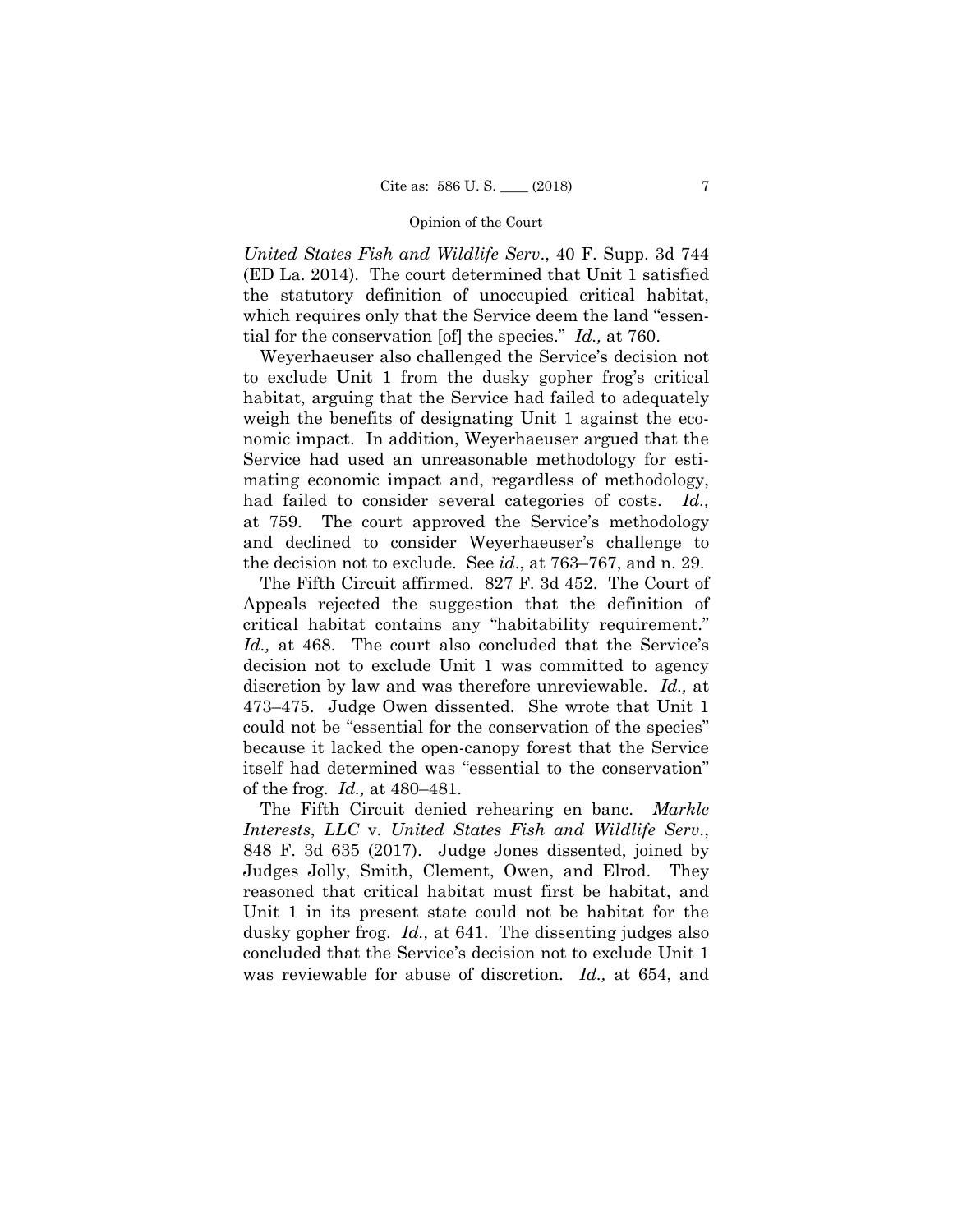n. 21.

——————

We granted certiorari to consider two questions: (1) whether "critical habitat" under the ESA must also be habitat; and (2) whether a federal court may review an agency decision not to exclude a certain area from critical habitat because of the economic impact of such a designation. 583 U.S. \_\_ (2018).<sup>1</sup>

II

A

Our analysis starts with the phrase "critical habitat." According to the ordinary understanding of how adjectives work, "critical habitat" must also be "habitat." Adjectives modify nouns—they pick out a subset of a category that possesses a certain quality. It follows that "critical habitat" is the subset of "habitat" that is "critical" to the conservation of an endangered species.

Of course, "[s]tatutory language cannot be construed in a vacuum," *Sturgeon* v. *Frost*, 577 U. S. \_\_\_, \_\_\_ (2016) (slip op., at 12) (internal quotation marks omitted), and so we must also consider "critical habitat" in its statutory context. Section 4(a)(3)(A)(i), which the lower courts did not analyze, is the sole source of authority for criticalhabitat designations. That provision states that when the Secretary lists a species as endangered he must also "designate any *habitat of such species* which is then considered to be critical habitat." 16 U.S.C.  $\S 1533(a)(3)(A)(i)$  (em-

<sup>&</sup>lt;sup>1</sup>Intervenor Center for Biological Diversity raises an additional question in its brief, arguing that Weyerhaeuser lacks standing to challenge the critical-habitat designation because it has not suffered an injury in fact. We agree with the lower courts that the decrease in the market value of Weyerhaeuser's land as a result of the designation is a sufficiently concrete injury for Article III purposes. See *Village of Euclid* v. *Ambler Realty Co.*, 272 U. S. 365, 386 (1926) (holding that a zoning ordinance that "greatly . . . reduce[d] the value of appellee's lands and destroy[ed] their marketability for industrial, commercial and residential uses" constituted a "present invasion of appellee's property rights").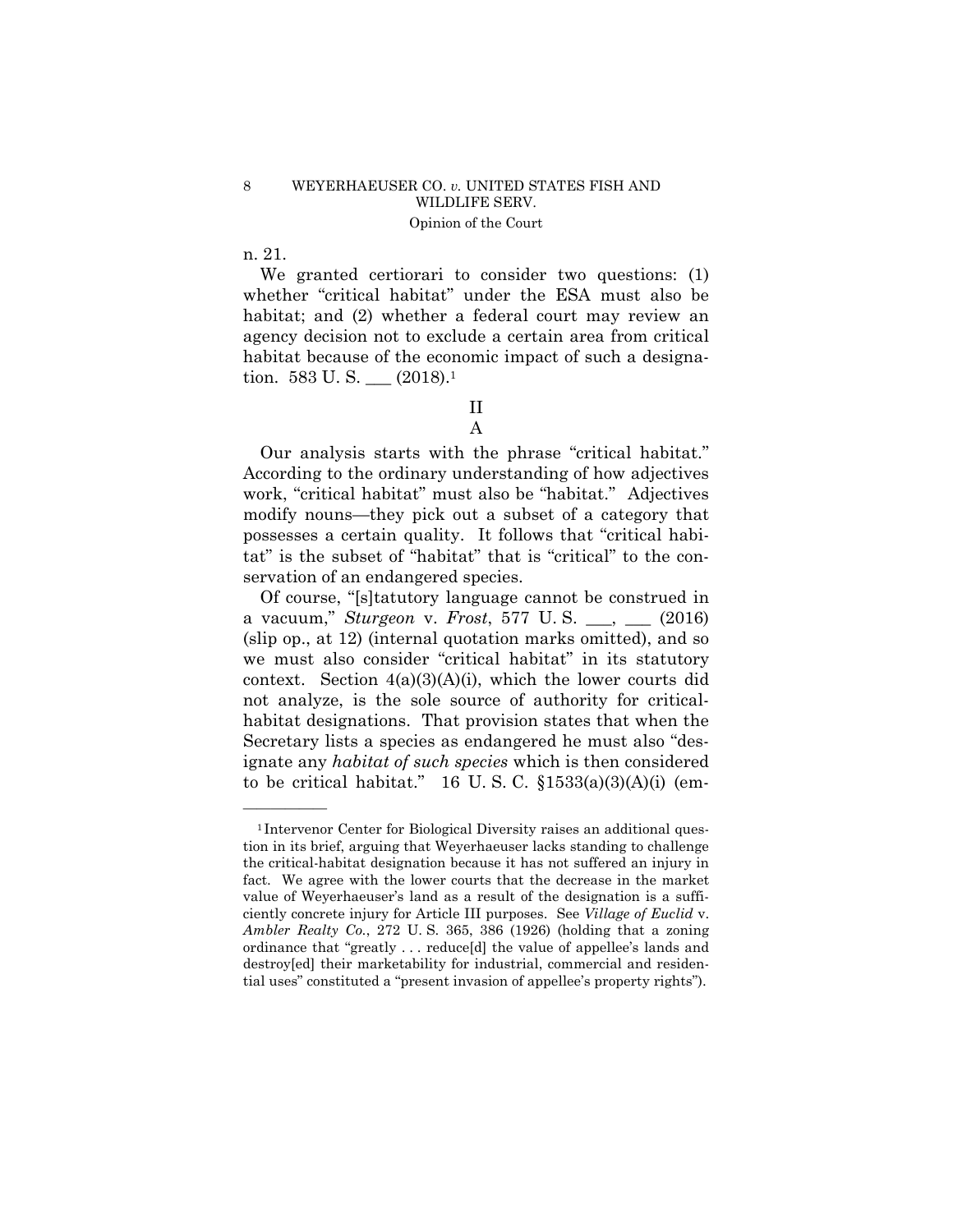phasis added). Only the "habitat" of the endangered species is eligible for designation as critical habitat. Even if an area otherwise meets the statutory definition of unoccupied critical habitat because the Secretary finds the area essential for the conservation of the species, Section 4(a)(3)(A)(i) does not authorize the Secretary to designate the area as *critical* habitat unless it is also *habitat* for the species.

The Center for Biological Diversity contends that the statutory definition of critical habitat is complete in itself and does not require any independent inquiry into the meaning of the term "habitat," which the statute leaves undefined. Brief for Intervenor-Respondents 43–49. But the statutory definition of "critical habitat" tells us what makes habitat "critical," not what makes it "habitat." Under the statutory definition, critical habitat comprises areas occupied by the species "on which are found those physical or biological features (I) essential to the conservation of the species and (II) which may require special management considerations or protection," as well as unoccupied areas that the Secretary determines to be "essential for the conservation of the species." 16 U. S. C.  $§1532(5)$ (A). That is no baseline definition of habitat—it identifies only certain areas that are indispensable to the conservation of the endangered species. The definition allows the Secretary to identify the subset of habitat that is critical, but leaves the larger category of habitat undefined.

The Service does not now dispute that critical habitat must be habitat, see Brief for Federal Respondents 23, although it made no such concession below. Instead, the Service argues that habitat includes areas that, like Unit 1, would require some degree of modification to support a sustainable population of a given species. *Id*., at 27. Weyerhaeuser, for its part, urges that habitat cannot include areas where the species could not currently sur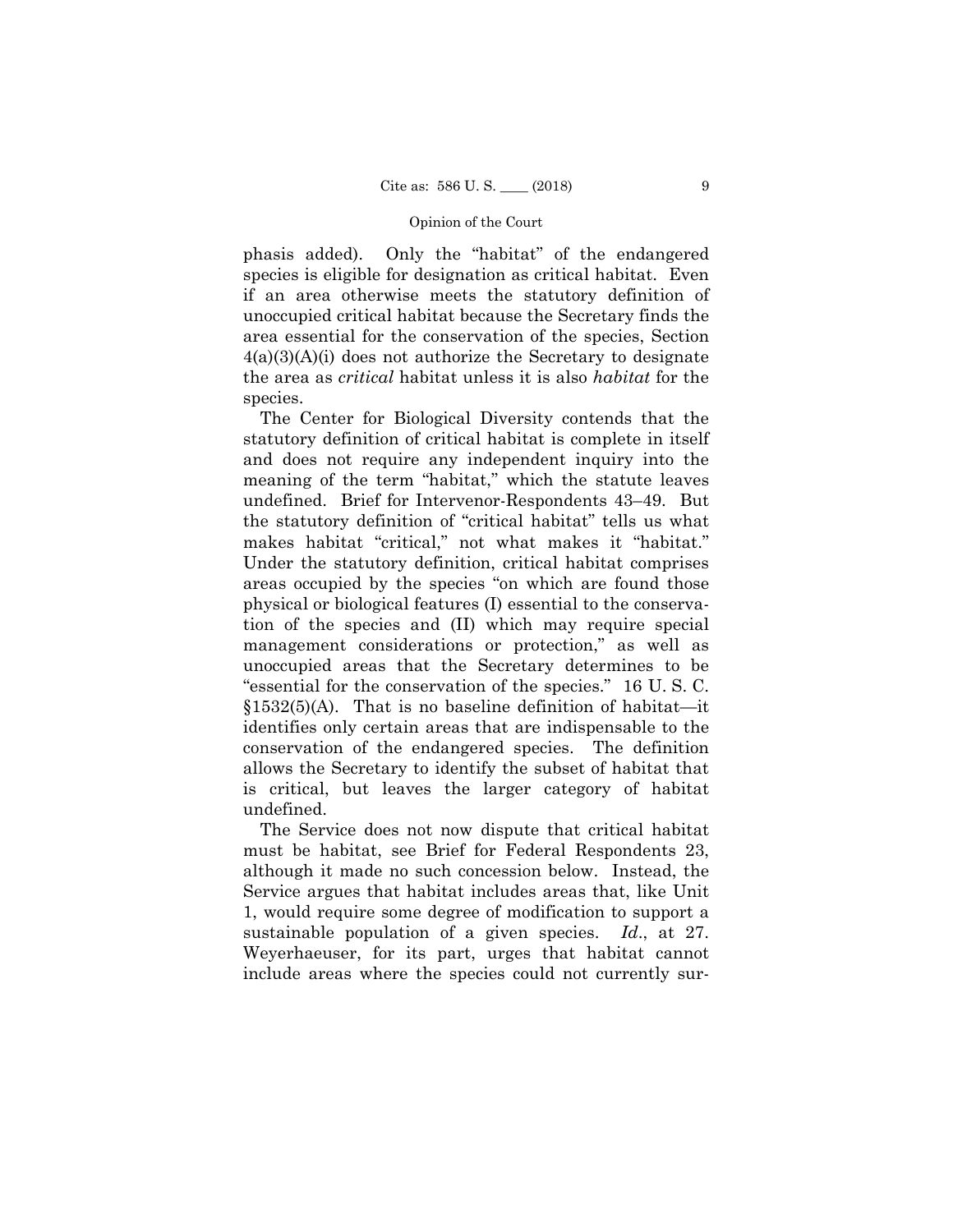vive. Brief for Petitioner 25. (Habitat can, of course, include areas where the species does not currently *live*, given that the statute defines critical habitat to include unoccupied areas.) The Service in turn disputes Weyerhaeuser's premise that the administrative record shows that the frog could not survive in Unit 1. Brief for Federal Respondents 22, n. 4.

The Court of Appeals concluded that "critical habitat" designations under the statute were not limited to areas that qualified as habitat. See 827 F. 3d, at 468 ("There is no habitability requirement in the text of the ESA or the implementing regulations."). The court therefore had no occasion to interpret the term "habitat" in Section  $4(a)(3)(A)(i)$  or to assess the Service's administrative findings regarding Unit 1. Accordingly, we vacate the judgment below and remand to the Court of Appeals to consider these questions in the first instance.<sup>2</sup>

# B

Weyerhaeuser also contends that, even if Unit 1 could be properly classified as critical habitat for the dusky gopher frog, the Service should have excluded it from designation under Section 4(b)(2) of the ESA. That provision requires the Secretary to "tak[e] into consideration the economic impact . . . of specifying any particular area as critical habitat" and authorizes him to "exclude any area from critical habitat if he determines that the benefits of such exclusion outweigh the benefits of specifying such area as part of the critical habitat." 16 U. S. C.

——————

<sup>2</sup>Because we hold that an area is eligible for designation as critical habitat under Section  $4(a)(3)(A)(i)$  only if it is habitat for the species, it is not necessary to consider the landowners' argument that land cannot be "essential for the conservation of the species," and thus cannot satisfy the statutory definition of unoccupied critical habitat, if it is not habitat for the species. See Brief for Petitioner 27–28; Brief for Respondent Markle Interests, LLC, et al. in Support of Petitioner 28–31.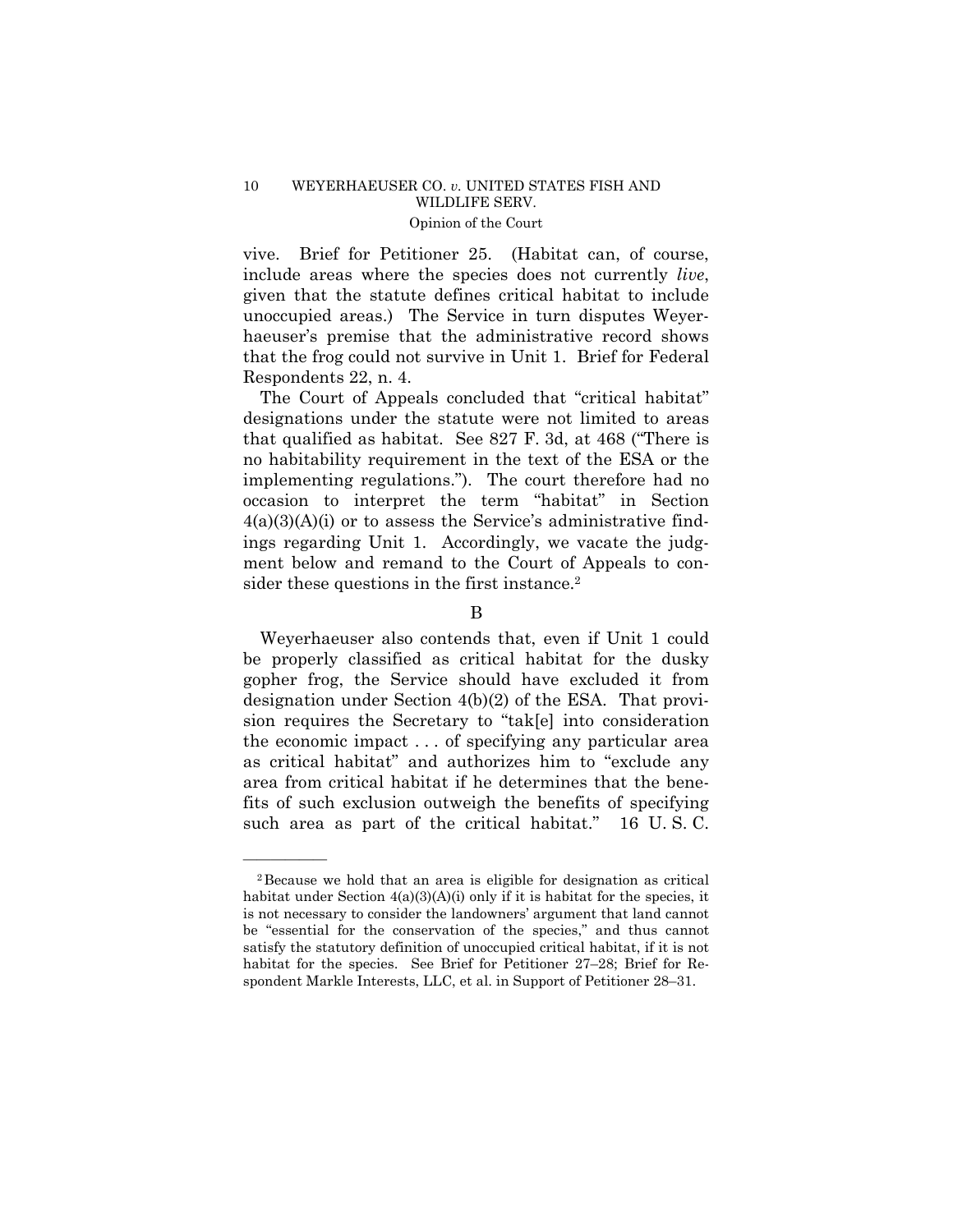§1533(b)(2). To satisfy its obligation to consider economic impact, the Service commissioned a report estimating the costs of its proposed critical-habitat designation. The Service concluded that the costs of designating the proposed areas, including Unit 1, were not "disproportionate" to the conservation benefits and, "[c]onsequently," declined to make any exclusions.

Weyerhaeuser claims that the Service's conclusion rested on a faulty assessment of the costs and benefits of designation and that the resulting decision not to exclude should be set aside. Specifically, Weyerhaeuser contends that the Service improperly weighed the costs of designating Unit 1 against the benefits of designating *all* proposed critical habitat, rather than the benefits of designating Unit 1 in particular. Weyerhaeuser also argues that the Service did not fully account for the economic impact of designating Unit 1 because it ignored, among other things, the costs of replacing timber trees with longleaf pines, maintaining an open canopy through controlled burning, and the tax revenue that St. Tammany Parish would lose if Unit 1 were never developed. Brief for Petitioner 53–54. The Court of Appeals did not consider Weyerhaeuser's claim because it concluded that a decision not to exclude a certain area from critical habitat is unreviewable.

The Administrative Procedure Act creates a "basic presumption of judicial review [for] one 'suffering legal wrong because of agency action.'" *Abbott Laboratories* v. *Gardner*, 387 U. S. 136, 140 (1967) (quoting 5 U. S. C. §702). As we explained recently, "legal lapses and violations occur, and especially so when they have no consequence. That is why this Court has so long applied a strong presumption favoring judicial review of administrative action." *Mach Mining, LLC* v. *EEOC*, 575 U. S. \_\_\_,  $(2015)$  (slip op., at 7–8). The presumption may be rebutted only if the relevant statute precludes review, 5 U. S. C. §701(a)(1), or if the action is "committed to agency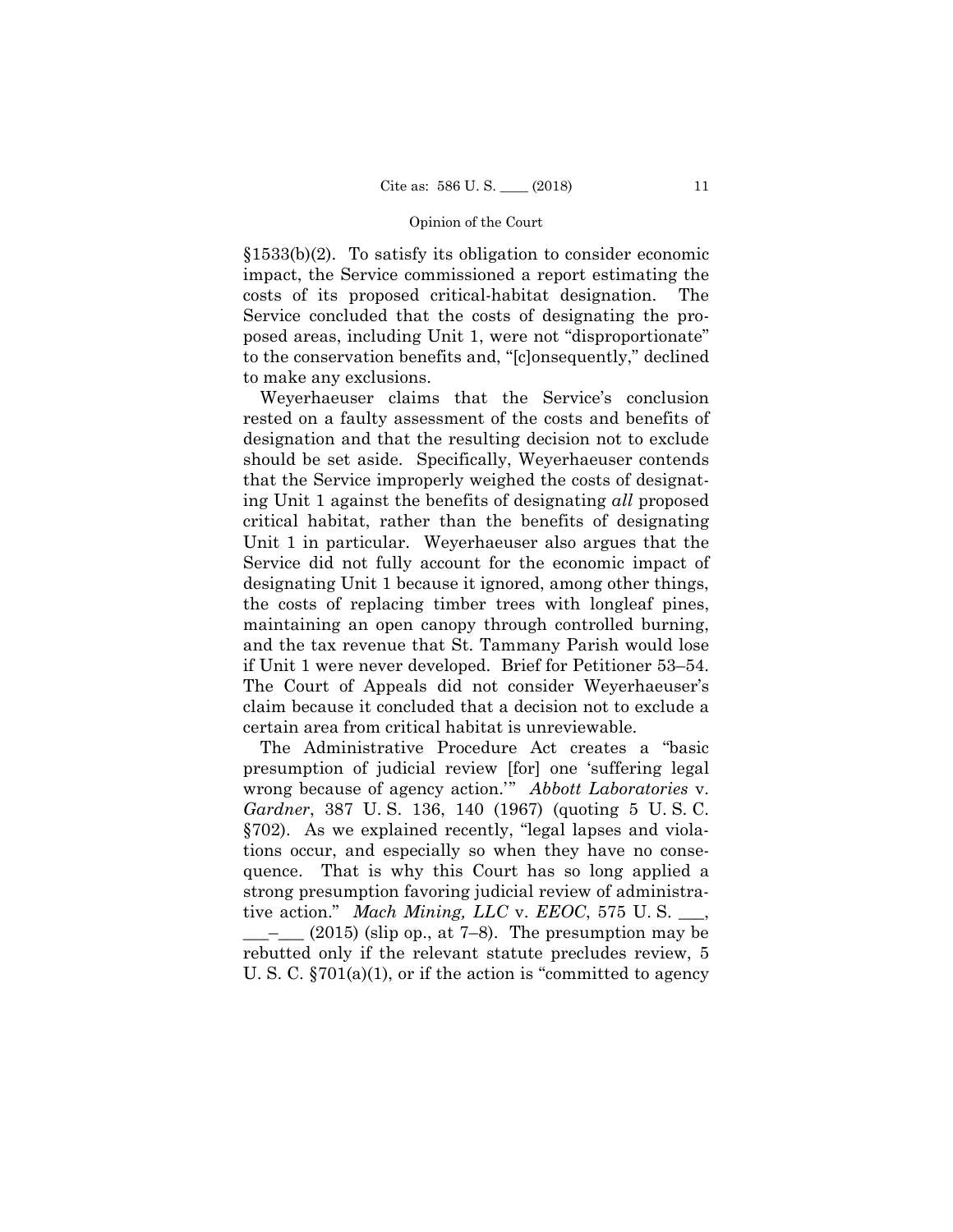discretion by law," §701(a)(2). The Service contends, and the lower courts agreed, that Section 4(b)(2) of the ESA commits to the Secretary's discretion decisions not to exclude an area from critical habitat.

This Court has noted the "tension" between the prohibition of judicial review for actions "committed to agency discretion" and the command in §706(2)(A) that courts set aside any agency action that is "arbitrary, capricious, an abuse of discretion, or otherwise not in accordance with law." *Heckler* v. *Chaney*, 470 U. S. 821, 829 (1985). A court could never determine that an agency abused its discretion if all matters committed to agency discretion were unreviewable. To give effect to  $\S706(2)(A)$  and to honor the presumption of review, we have read the exception in  $\S 701(a)(2)$  quite narrowly, restricting it to "those" rare circumstances where the relevant statute is drawn so that a court would have no meaningful standard against which to judge the agency's exercise of discretion." *Lincoln* v. *Vigil*, 508 U. S. 182, 191 (1993). The Service contends that Section 4(b)(2) of the ESA is one of those rare statutory provisions.

 routine dispute that federal courts regularly review: An agency issues an order affecting the rights of a private There is, at the outset, reason to be skeptical of the Service's position. The few cases in which we have applied the  $\S 701(a)(2)$  exception involved agency decisions that courts have traditionally regarded as unreviewable, such as the allocation of funds from a lump-sum appropriation, *Lincoln*, 508 U. S., at 191, or a decision not to reconsider a final action, *ICC* v. *Locomotive Engineers*, 482 U. S. 270, 282 (1987). By contrast, this case involves the sort of party, and the private party objects that the agency did not properly justify its determination under a standard set forth in the statute.

Section 4(b)(2) states that the Secretary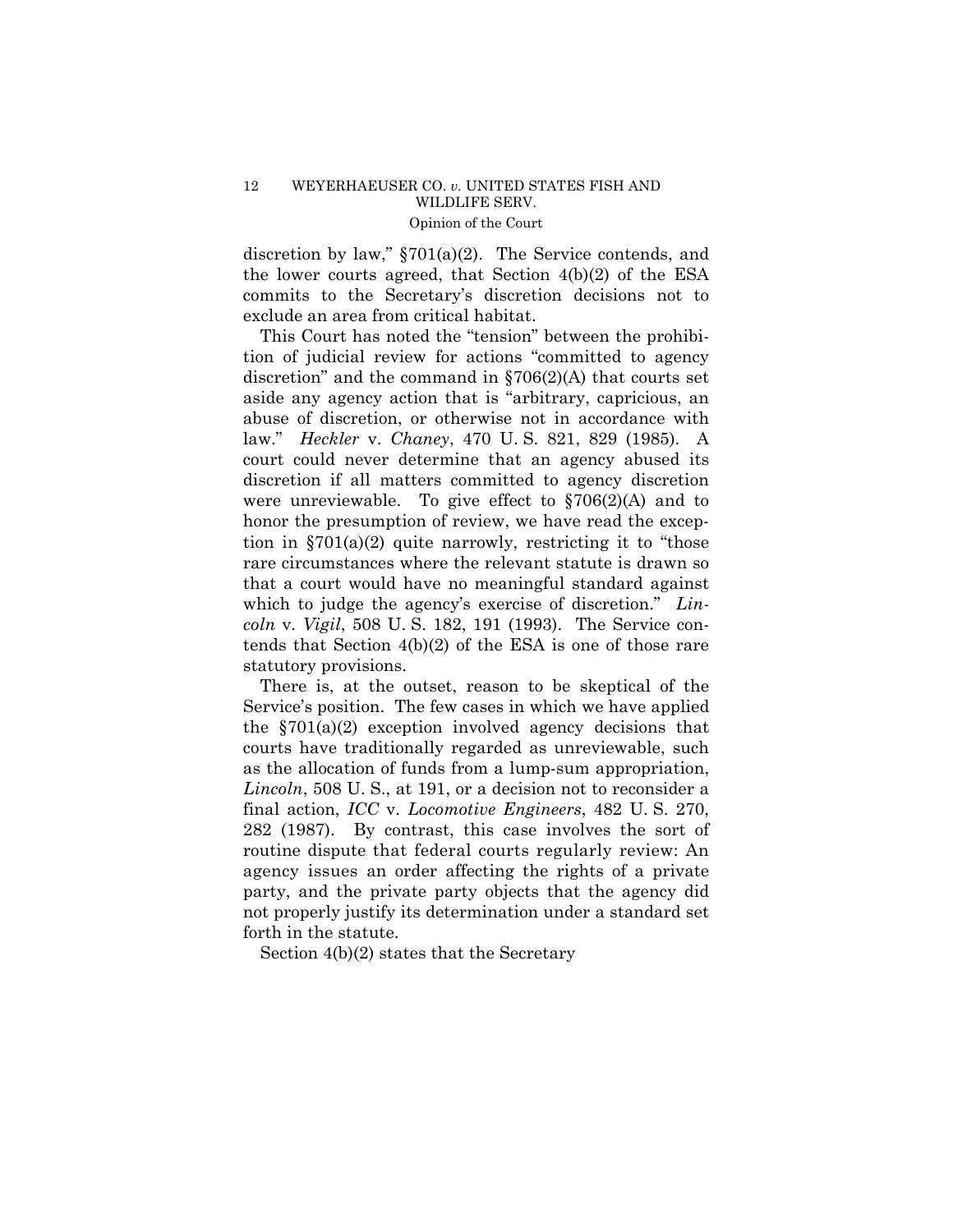"shall designate critical habitat . . . after taking into consideration the economic impact, the impact on national security, and any other relevant impact, of specifying any particular area as critical habitat. The Secretary may exclude any area from critical habitat if he determines that the benefits of such exclusion outweigh the benefits of specifying such area . . . unless he determines . . . that the failure to designate such area as critical habitat will result in the extinction of the species concerned."  $16 \text{ U}$ . S. C.  $\S 1533(b)(2)$ .

Although the text meanders a bit, we recognized in *Bennett* v. *Spear*, 520 U. S. 154 (1997), that the provision describes a unified process for weighing the impact of designating an area as critical habitat. The first sentence of Section 4(b)(2) imposes a "categorical requirement" that the Secretary "tak[e] into consideration" economic and other impacts before such a designation. *Id.,* at 172 (emphasis deleted). The second sentence authorizes the Secretary to act on his consideration by providing that he may exclude an area from critical habitat if he determines that the benefits of exclusion outweigh the benefits of designation. The Service followed that procedure here (albeit in a flawed manner, according to Weyerhaeuser). It commissioned a report to estimate the costs of designating the proposed critical habitat, concluded that those costs were not "disproportionate" to the benefits of designation, and "[c]onsequently" declined to "exercis[e] [its] discretion to exclude any areas from [the] designation of critical habitat." App. 190.

*Bennett* explained that the Secretary's "ultimate decision" to designate or exclude, which he "arriv[es] at" after considering economic and other impacts, is reviewable "for abuse of discretion." 520 U. S., at 172*.* The Service dismisses that language as a "passing reference . . . not necessarily inconsistent with the Service's understanding,"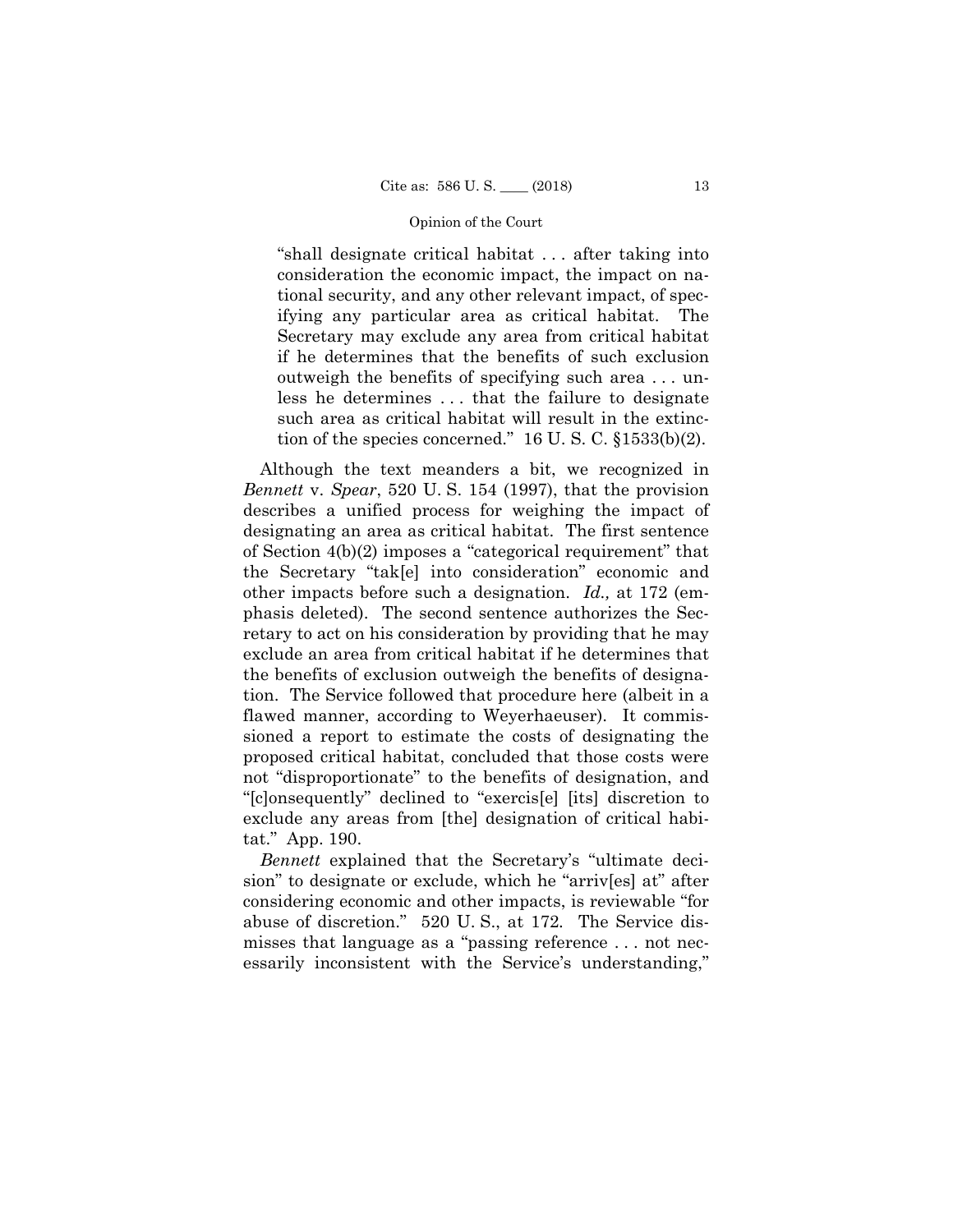which is that the Secretary's decision not to exclude an area is wholly discretionary and therefore unreviewable. Brief for Federal Respondents 50. The Service bases its understanding on the second sentence of Section 4(b)(2), which states that the Secretary "*may* exclude [an] area from critical habitat if he determines that the benefits of such exclusion outweigh the benefits of [designation]."

 *Holder*, 565 U. S. 42, 53 (2011) ("When reviewing an agency The use of the word "may" certainly confers discretion on the Secretary. That does not, however, segregate his discretionary decision not to exclude from the procedure mandated by Section 4(b)(2), which directs the Secretary to consider the economic and other impacts of designation when making his exclusion decisions. Weyerhaeuser's claim is the familiar one in administrative law that the agency did not appropriately consider all of the relevant factors that the statute sets forth to guide the agency in the exercise of its discretion. Specifically, Weyerhaeuser contends that the Service ignored some costs and conflated the benefits of designating Unit 1 with the benefits of designating all of the proposed critical habitat. This is the sort of claim that federal courts routinely assess when determining whether to set aside an agency decision as an abuse of discretion under §706(2)(A). See *Judulang* v. action, we must assess . . . whether the decision was based on a consideration of the relevant factors and whether there has been a clear error of judgment." (internal quotation marks omitted)).

Section  $4(b)(2)$  requires the Secretary to consider economic impact and relative benefits before deciding whether to exclude an area from critical habitat or to proceed with designation. The statute is, therefore, not "drawn so that a court would have no meaningful standard against which to judge the [Secretary's] exercise of [his] discretion" not to exclude. *Lincoln*, 508 U. S., at 191.

Because it determined that the Service's decisions not to